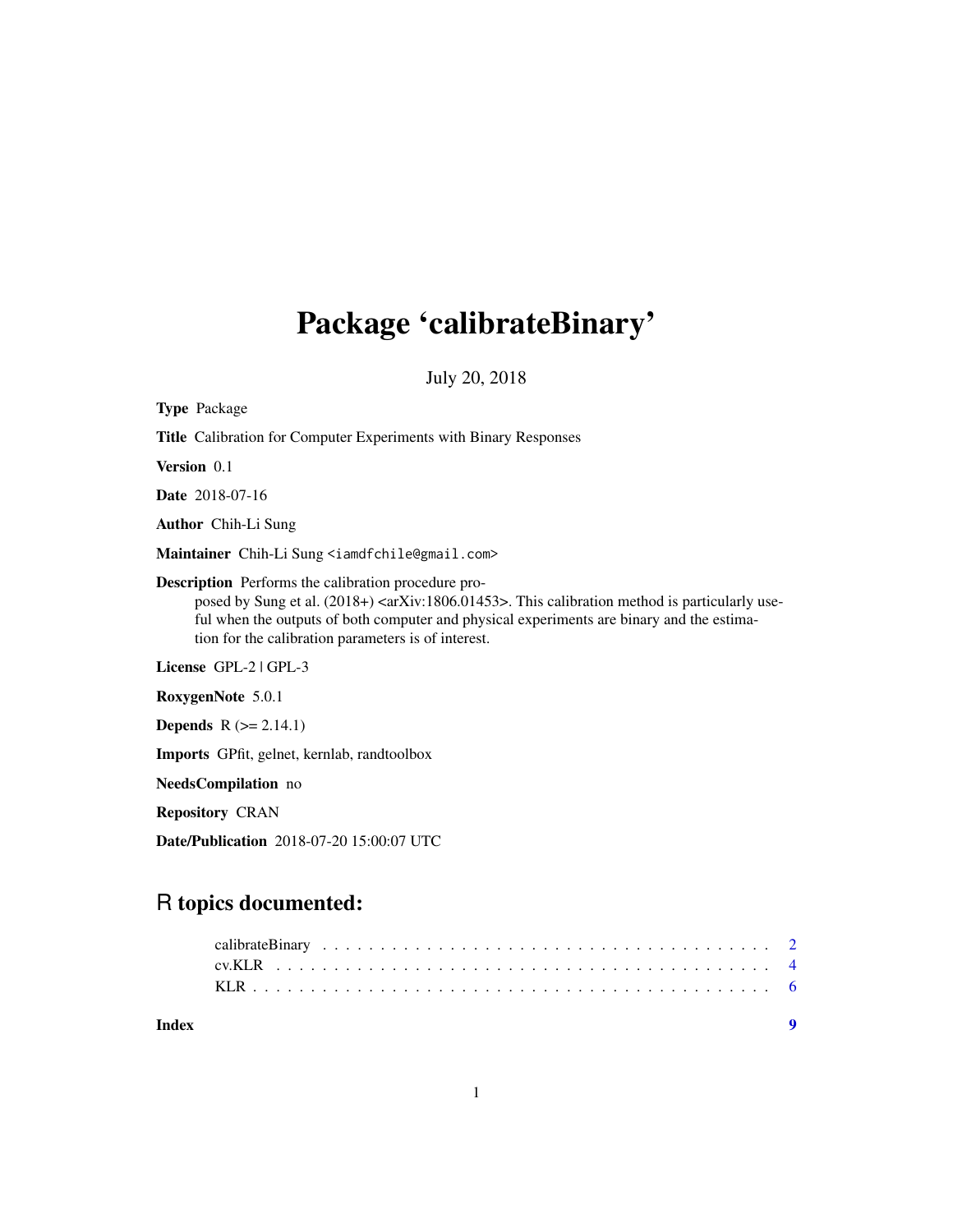<span id="page-1-0"></span>

# Description

The function performs the L2 calibration method for binary outputs.

# Usage

```
calibrateBinary(Xp, yp, Xs1, Xs2, ys, K = 5, lambda = seq(0.001, 0.1,0.005), kernel = c("matern", "exponential")[1], nu = 1.5, power = 1.95,rho = seq(0.05, 0.5, 0.05), sigma = seq(100, 20, -1), lower, upper,
  verbose = TRUE)
```
## Arguments

| Xp               | a design matrix with dimension np by d.                                                                                                                  |
|------------------|----------------------------------------------------------------------------------------------------------------------------------------------------------|
| yp               | a response vector with length $np$ . The values in the vector are $0$ or $1$ .                                                                           |
| X <sub>S</sub> 1 | a design matrix with dimension ns by d. These columns should one-by-one<br>correspond to the columns of Xp.                                              |
| Xs2              | a design matrix with dimension ns by q.                                                                                                                  |
| ys               | a response vector with length ns. The values in the vector are 0 or 1.                                                                                   |
| K                | a positive integer specifying the number of folds for fitting kernel logistic re-<br>gression and generalized Gaussian process. The default is 5.        |
| lambda           | a vector specifying lambda values at which CV curve will be computed for fit-<br>ting kernel logistic regression. See cv.KLR.                            |
| kernel           | input for fitting kernel logistic regression. See KLR.                                                                                                   |
| nu               | input for fitting kernel logistic regression. See KLR.                                                                                                   |
| power            | input for fitting kernel logistic regression. See KLR.                                                                                                   |
| rho              | rho value at which CV curve will be computed for fitting kernel logistic regres-<br>sion. See KLR.                                                       |
| sigma            | a vector specifying values of the tuning parameter $\sigma$ at which CV curve will be<br>computed for fitting generalized Gaussian process. See Details. |
| lower            | a vector of size p+q specifying lower bounds of the input space for rbind(Xp, Xs1)<br>and Xs2.                                                           |
| upper            | a vector of size p+q specifying upper bounds of the input space for rbind(Xp, Xs1)<br>and Xs2.                                                           |
| verbose          | logical. If TRUE, additional diagnostics are printed. The default is TRUE.                                                                               |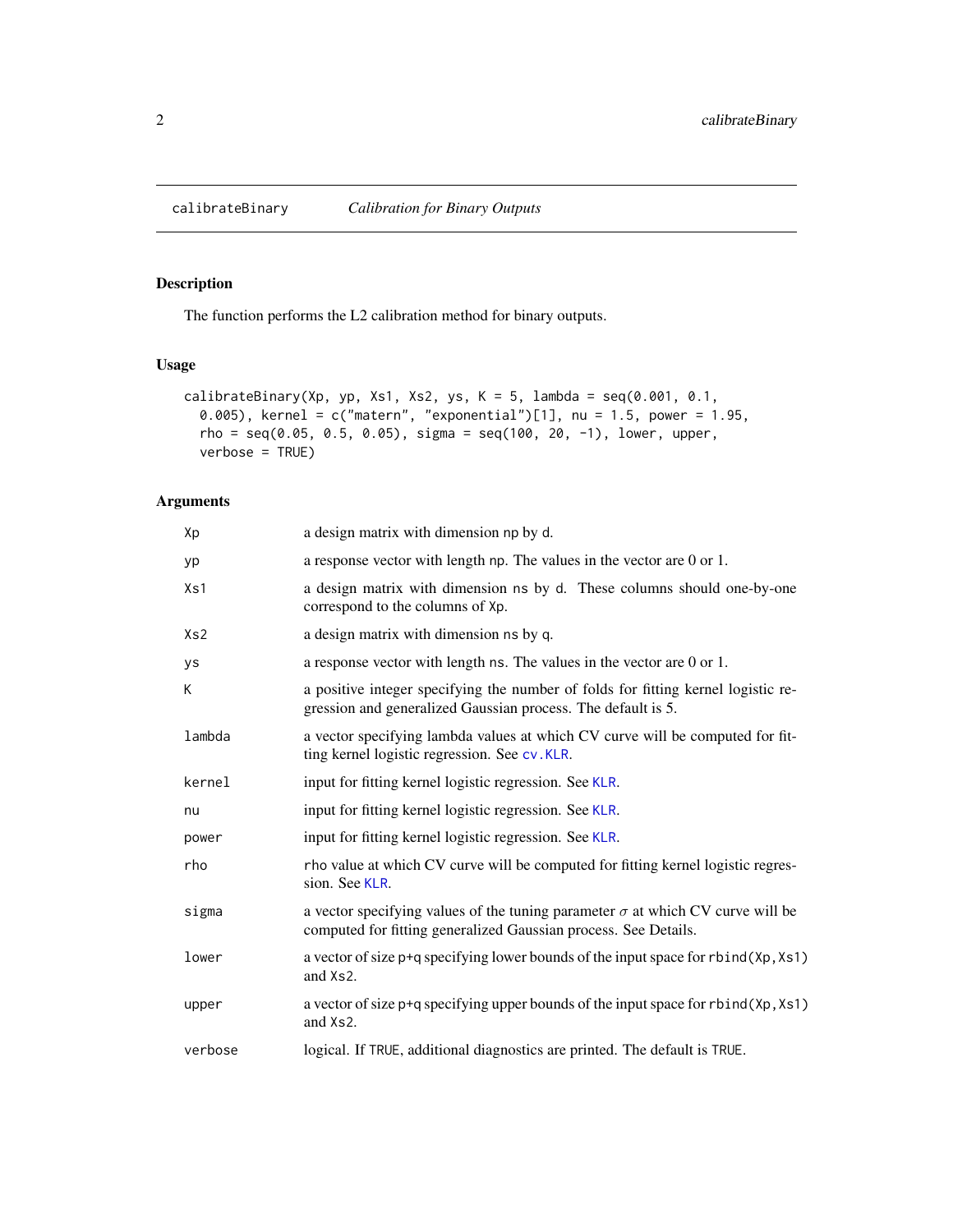#### <span id="page-2-0"></span>calibrateBinary 3

#### Details

The function performs the L2 calibration method for computer experiments with binary outputs. The input and ouput of physical data are assigned to Xp and yp, and the input and output of computer data are assigned to cbind(Xs1,Xs2) and ys. Note here we separate the input of computer data by Xs1 and Xs2, where Xs1 is the shared input with Xp and Xs2 is the calibration input. The idea of L2 calibration is to find the calibration parameter that minimizes the discrepancy measured by the L2 distance between the underlying probability functions in the physical and computer data. That is,

$$
\hat{\theta} = \arg\min_{\theta} \|\hat{\eta}(\cdot) - \hat{p}(\cdot, \theta)\|_{L_2(\Omega)},
$$

where  $\hat{\eta}(x)$  is the fitted probability function for physical data, and  $\hat{p}(x, \theta)$  is the fitted probability function for computer data. In this L2 calibration framework,  $\hat{\eta}(x)$  is fitted by the kernel logistic regression using the input Xp and the output yp. The tuning parameter  $\lambda$  for the kernel logistic regression can be chosen by k-fold cross-validation, where k is assigned by K. The choices of the tuning parameter are given by the vector lambda. The kernel function for the kernel logistic regression can be given by kernel, where Matern kernel or power exponential kernel can be chosen. The arguments power, nu, rho are the tuning parameters in the kernel functions. See [KLR](#page-5-1). For computer data, the probability function  $\hat{p}(x, \theta)$  is fitted by the Bayesian Gaussian process in Williams and Barber (1998) using the input cbind(Xs1,Xs2) and the output ys, where the Gaussian correlation function,

$$
R_{\sigma}(\mathbf{x}_i, \mathbf{x}_j) = \exp\{-\sum_{l=1}^d \sigma(x_{il} - x_{jl})^2\},\
$$

is used here. The vector sigma is the choices of the tuning parameter  $\sigma$ , and it will be chosen by k-fold cross-validation. More details can be seen in Sung et al. (unpublished). The arguments lower and upper are lower and upper bounds of the input space, which will be used in scaling the inputs and optimization for  $\theta$ . If they are not given, the default is the range of each column of rbind(Xp,Xs1), and Xs2.

#### Value

a matrix with number of columns q+1. The first q columns are the local (the first row is the global) minimal solutions which are the potential estimates of calibration parameters, and the (q+1)-th column is the corresponding L2 distance.

#### Author(s)

Chih-Li Sung <iamdfchile@gmail.com>

#### See Also

[KLR](#page-5-1) for performing a kernel logistic regression with given lambda and rho. [cv.KLR](#page-3-1) for performing cross-validation to estimate the tuning parameters.

#### Examples

library(calibrateBinary)

set.seed(1)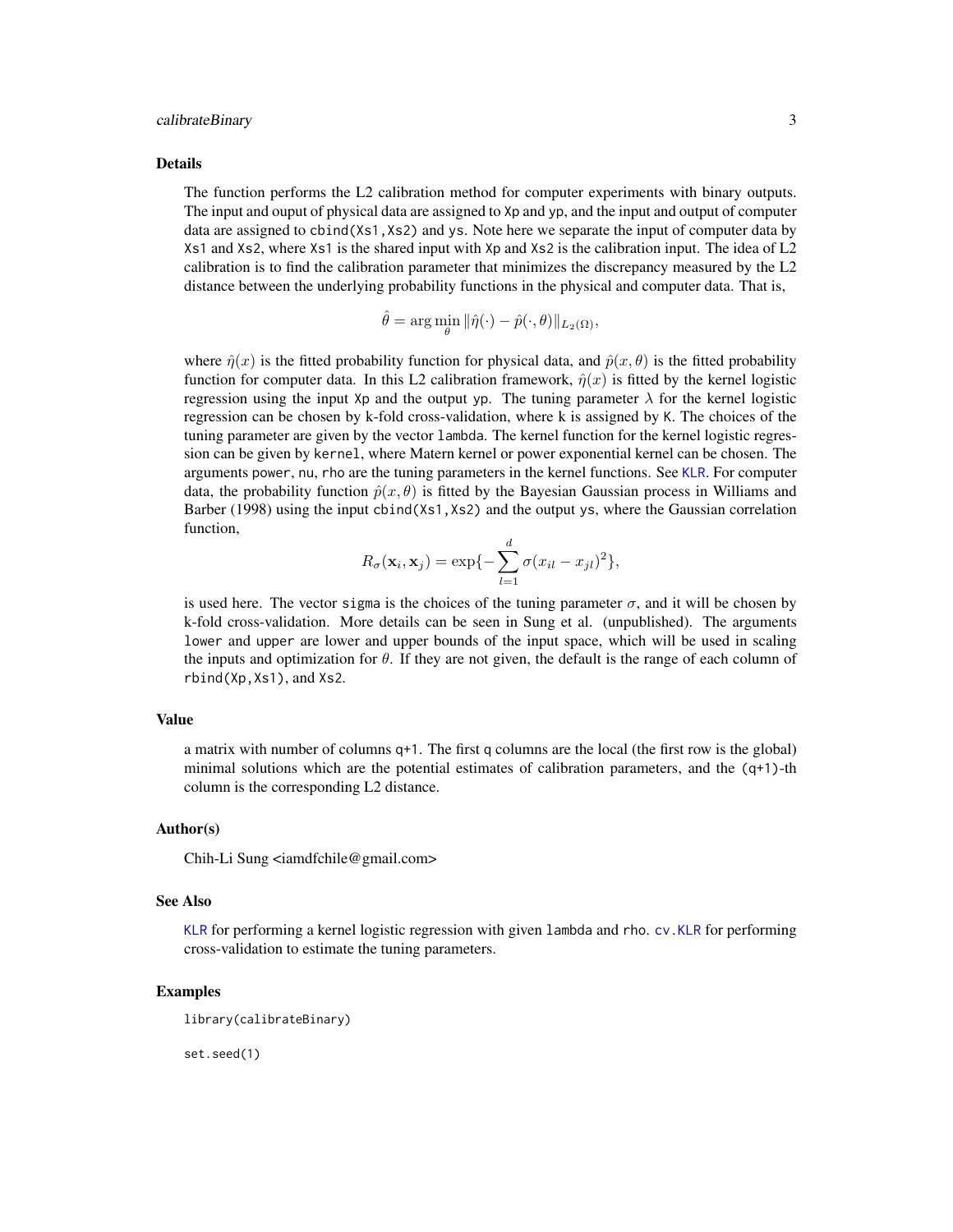```
##### data from physical experiment #####
np <- 10
xp \leftarrow seq(0, 1, length.out = np)eta_fun <- function(x) exp(exp(-0.5*x)*cos(3.5*pi*x)-1) # true probability function
eta_x <- eta_fun(xp)
yp \leftarrow rep(0, np)for(i in 1:np) yp[i] < - rbinom(1,1, eta_x[i])
##### data from computer experiment #####
ns <- 20
xs <- matrix(runif(ns*2), ncol=2) # the first column corresponds to the column of xp
p_xtheta <- function(x, theta) {
     # true probability function
     exp(exp(-0.5*x)*cos(3.5*pi*x)-1) - abs(theta-0.3) *exp(-0.5*x)*cos(3.5*pi*x)
}
ys < - rep(0,ns)for(i in 1:ns) ys[i] \leftarrow \text{rbinom}(1,1, p_xtheta(xs[i,1],xs[i,2]))##### check the true parameter #####
curve(eta_fun, lwd=2, lty=2, from=0, to=1)
curve(p_xtheta(x,0.3), add=TRUE, col=4) # true value = 0.3: L2 dist = 0
curve(p_x xtheta(x, \emptyset.9), add=True, col=3) # other value
##### calibration: true parameter is 0.3 #####
calibrate.result <- calibrateBinary(xp, yp, xs[,1], xs[,2], ys)
print(calibrate.result)
```
<span id="page-3-1"></span>cv.KLR *K-fold cross-validation for Kernel Logistic Regression*

#### Description

The function performs k-fold cross validation for kernel logistic regression to estimate tuning parameters.

#### Usage

```
cv.KLR(X, y, K = 5, lambda = seq(0.001, 0.2, 0.005), kernel = c("matern",
  "exponential")[1], nu = 1.5, power = 1.95, rho = seq(0.05, 0.5, 0.05))
```
#### Arguments

|        | input for KLR.                                                        |
|--------|-----------------------------------------------------------------------|
|        | input for KLR.                                                        |
| K.     | a positive integer specifying the number of folds. The default is 5.  |
| lambda | a vector specifying lambda values at which CV curve will be computed. |

<span id="page-3-0"></span>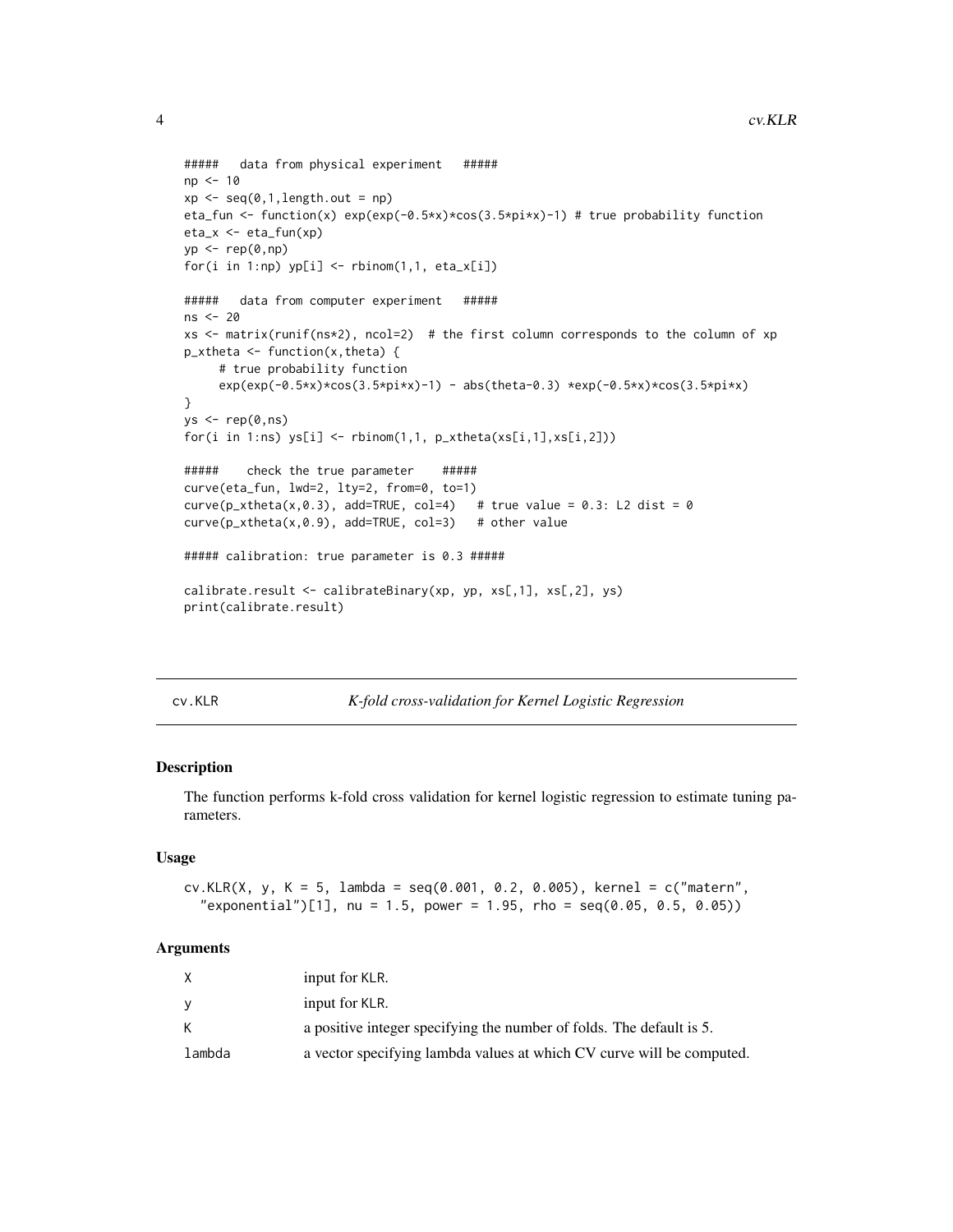#### <span id="page-4-0"></span> $cv.KLR$  5

| kernel | input for KLR.                                |
|--------|-----------------------------------------------|
| nu     | input for KLR.                                |
| power  | input for KLR.                                |
| rho    | tho value at which CV curve will be computed. |

# Details

This function performs the k-fold cross-valibration for a kernel logistic regression. The CV curve is computed at the values of the tuning parameters assigned by lambda and rho. The number of fold is given by K.

#### Value

| lambda | value of lambda that gives minimum CV error. |
|--------|----------------------------------------------|
| rho    | value of rho that gives minimum CV error.    |

#### Author(s)

Chih-Li Sung <iamdfchile@gmail.com>

#### See Also

[KLR](#page-5-1) for performing a kernel logistic regression with given lambda and rho.

#### Examples

```
library(calibrateBinary)
set.seed(1)
np <- 10
xp \leftarrow seq(0, 1, length.out = np)eta_fun <- function(x) exp(exp(-0.5*x)*cos(3.5*pi*x)-1) # true probability function
eta_x <- eta_fun(xp)
yp \leftarrow rep(0, np)for(i in 1:np) yp[i] <- rbinom(1,1, eta_x[i])
x.test <- seq(0,1,0.001)
etahat <- KLR(xp,yp,x.test)
plot(xp,yp)
curve(eta_f, col = "blue", lty = 2, add = TRUE)lines(x.test, etahat, col = 2)##### cross-validation with K=5 #####
##### to determine the parameter rho #####
cv.out \leq -cv.KLR(xp,yp,K=5)print(cv.out)
etahat.cv <- KLR(xp,yp,x.test,lambda=cv.out$lambda,rho=cv.out$rho)
```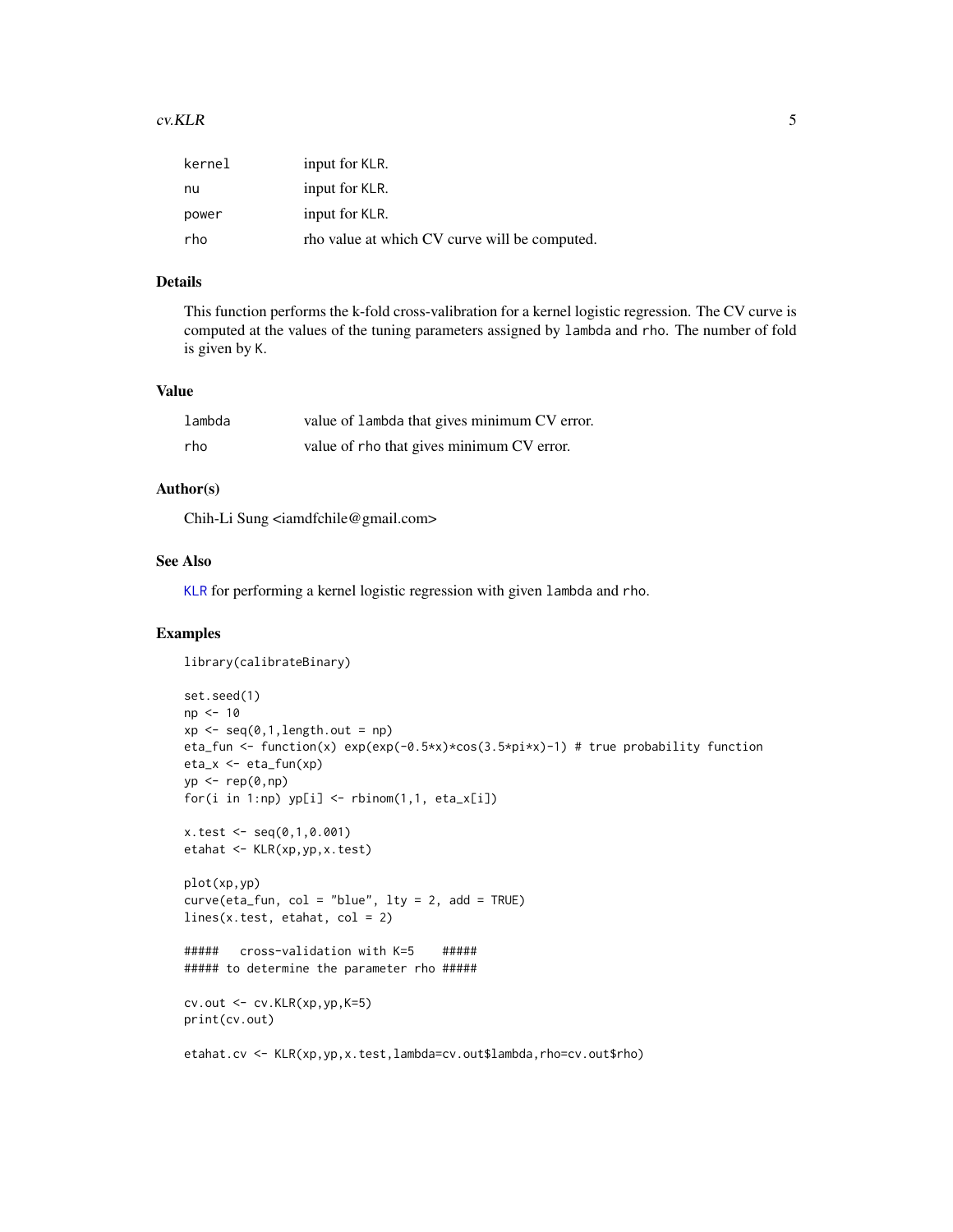```
plot(xp,yp)
curve(eta_fun, col = "blue", lty = 2, add = TRUE)
lines(x.test, etahat, col = 2)
lines(x.test, etahat.cv, col = 3)
```
#### <span id="page-5-1"></span>KLR *Kernel Logistic Regression*

### Description

The function performs a kernel logistic regression for binary outputs.

#### Usage

```
KLR(X, y, xnew, lambda = 0.01, kernel = c("matern", "exponential")[1],nu = 1.5, power = 1.95, rho = 0.1)
```
### Arguments

| $\mathsf{x}$ | a design matrix with dimension n by d.                                                                                                                                                 |
|--------------|----------------------------------------------------------------------------------------------------------------------------------------------------------------------------------------|
| y            | a response vector with length n. The values in the vector are 0 or 1.                                                                                                                  |
| xnew         | a testing matrix with dimension n_new by d in which each row corresponds to a<br>predictive location.                                                                                  |
| lambda       | a positive value specifing the tuning parameter for KLR. The default is 0.01.                                                                                                          |
| kernel       | "matern" or "exponential" which specifies the matern kernel or power exponen-<br>tial kernel. The default is "matern".                                                                 |
| nu           | a positive value specifying the order of matern kernel if kernel == "matern".<br>The default is 1.5 if matern kernel is chosen.                                                        |
| power        | a positive value (between 1.0 and 2.0) specifying the power of power exponential<br>kernel if kernel $==$ "exponential". The default is 1.95 if power exponential<br>kernel is chosen. |
| rho          | a positive value specifying the scale parameter of matern and power exponential<br>kernels. The default is 0.1.                                                                        |

#### Details

This function performs a kernel logistic regression, where the kernel can be assigned to Matern kernel or power exponential kernel by the argument kernel. The arguments power and rho are the tuning parameters in the power exponential kernel function, and nu and rho are the tuning parameters in the Matern kernel function. The power exponential kernel has the form

$$
K_{ij} = \exp\left(-\frac{\sum_{k} |x_{ik} - x_{jk}|^{power}}{rho}\right),\,
$$

<span id="page-5-0"></span>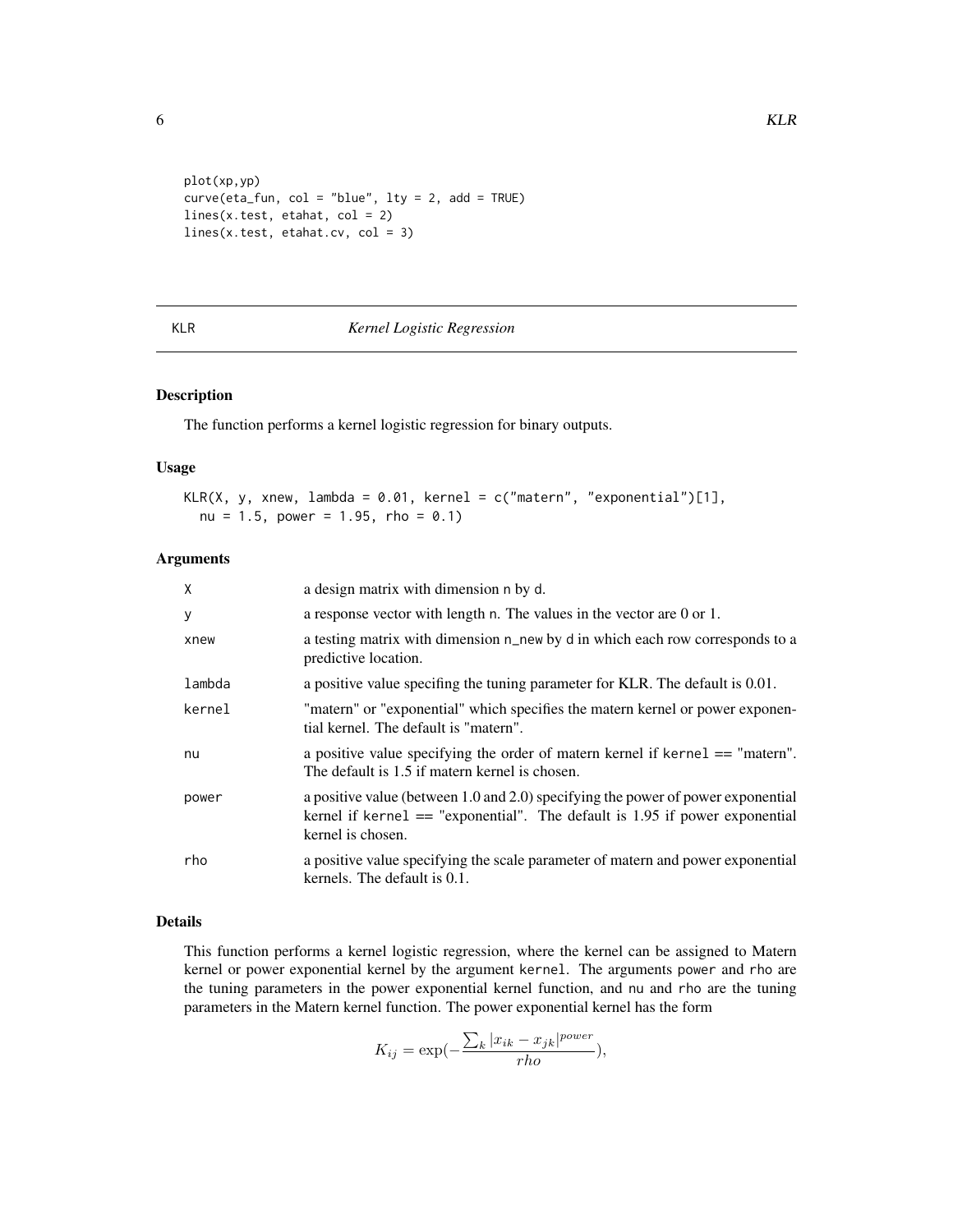<span id="page-6-0"></span>and the Matern kernel has the form

$$
K_{ij} = \prod_k \frac{1}{\Gamma(nu)2^{nu-1}} (2\sqrt{nu} \frac{|x_{ik} - x_{jk}|}{rho})^{nu} \kappa(2\sqrt{nu} \frac{|x_{ik} - x_{jk}|}{rho}).
$$

The argument lambda is the tuning parameter for the function smoothness.

#### Value

Predictive probabilities at given locations xnew.

#### Author(s)

Chih-Li Sung <iamdfchile@gmail.com>

#### References

Zhu, J. and Hastie, T. (2005). Kernel logistic regression and the import vector machine. Journal of Computational and Graphical Statistics, 14(1), 185-205.

#### See Also

[cv.KLR](#page-3-1) for performing cross-validation to choose the tuning parameters.

#### Examples

```
library(calibrateBinary)
set.seed(1)
np <- 10
xp \leftarrow seq(0, 1, length.out = np)eta_fun <- function(x) exp(exp(-0.5*x)*cos(3.5*pi*x)-1) # true probability function
eta_x <- eta_fun(xp)
yp \leftarrow rep(0, np)for(i in 1:np) yp[i] < - rbinom(1,1, eta_x[i])
x.test <- seq(0,1,0.001)
etahat <- KLR(xp,yp,x.test)
plot(xp,yp)
curve(eta_f, col = "blue", lty = 2, add = TRUE)lines(x.test, etahat, col = 2)
##### cross-validation with K=5 #####
##### to determine the parameter rho #####
cv.out <- cv.KLR(xp,yp,K=5)
print(cv.out)
etahat.cv <- KLR(xp,yp,x.test,lambda=cv.out$lambda,rho=cv.out$rho)
plot(xp,yp)
```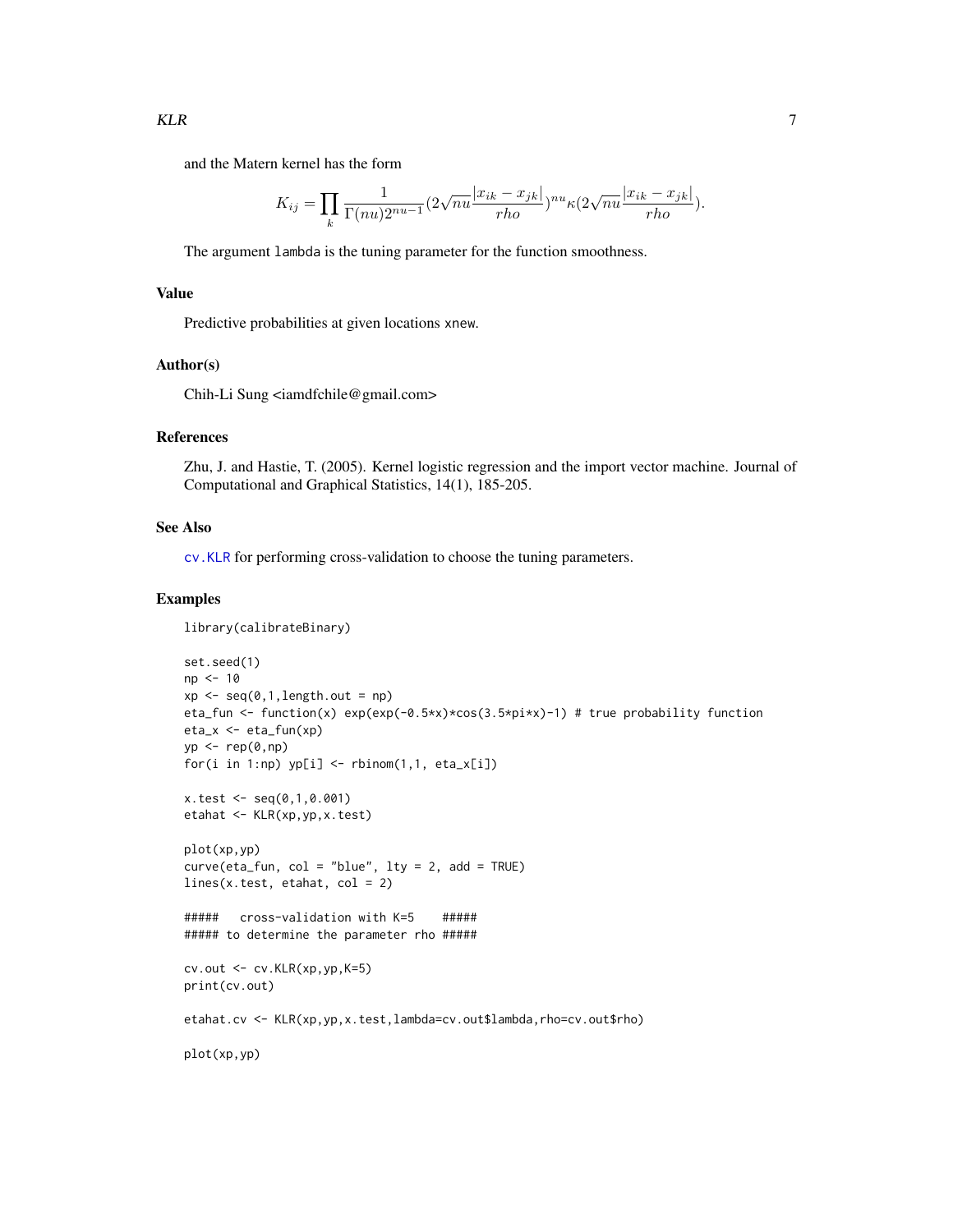```
curve(eta_fun, col = "blue", lty = 2, add = TRUE)lines(x.test, etahat, col = 2)
lines(x.test, etahat.cv, col = 3)
```